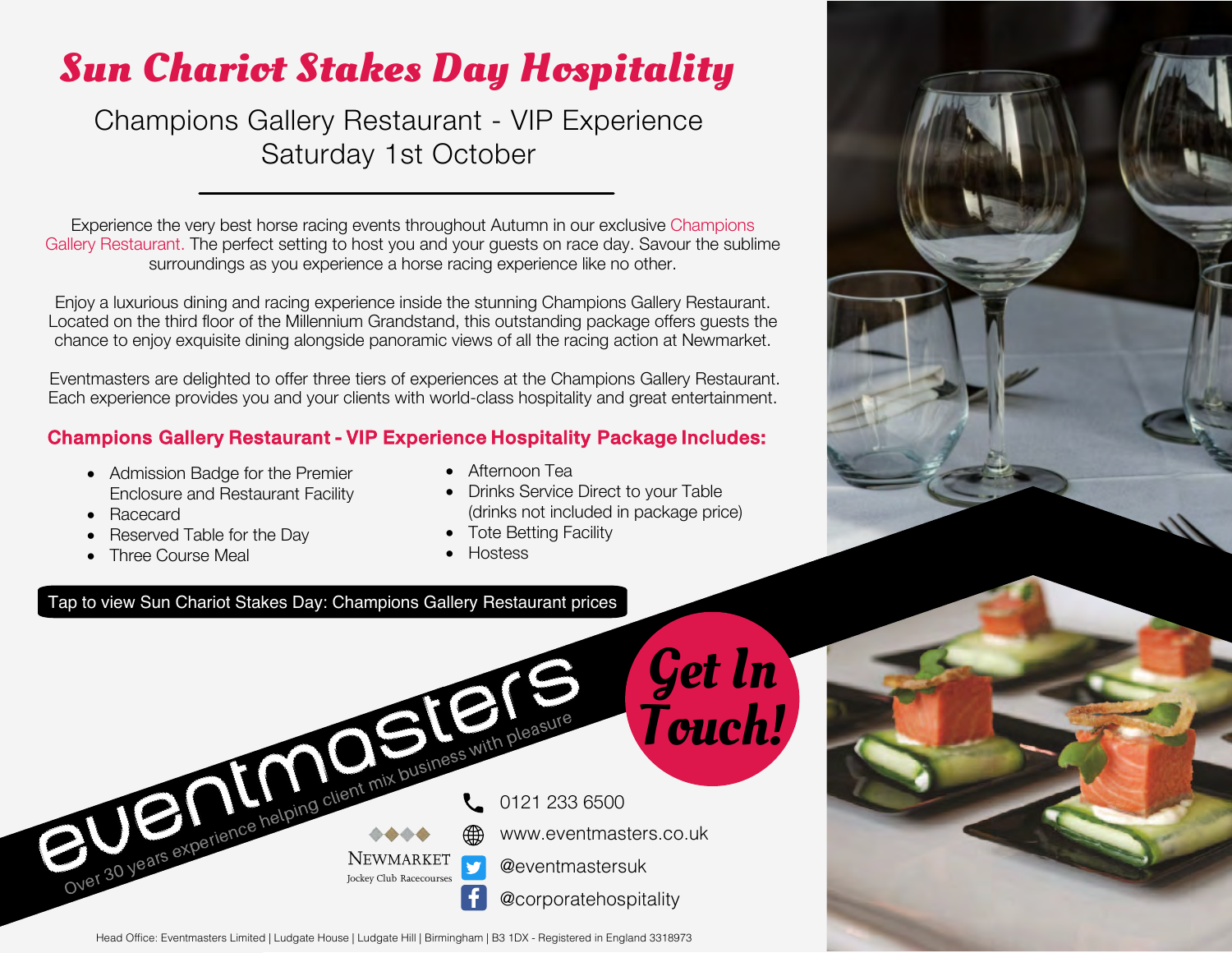# **Sun Chariot Stakes Day Hospitality**

Champions Gallery Restaurant - Premier Experience Saturday 1st October

Experience the very best horse racing events throughout Autumn in our exclusive Champions Gallery Restaurant. The perfect setting to host you and your guests on race day. Savour the sublime surroundings as you experience a horse racing experience like no other.

Enjoy a luxurious dining and racing experience inside the stunning Champions Gallery Restaurant. Located on the third floor of the Millennium Grandstand, this outstanding package offers guests the chance to enjoy exquisite dining alongside panoramic views of all the racing action at Newmarket.

Eventmasters are delighted to offer three tiers of experiences at the Champions Gallery Restaurant. Each experience provides you and your clients with world-class hospitality and great entertainment.

### Champions Gallery Restaurant - Premier Experience Hospitality Package Includes:

- Admission Badge for the Premier Enclosure and Restaurant Facility
- Racecard
- Reserved Table for the Day
- Three Course Meal
- Afternoon Tea
- Drinks Service Direct to your Table (drinks not included in package price)
- Tote Betting Facility
- Hostess

#### Tap to view Sun Chariot Stakes Day: [Champions Gallery Restaurant](https://www.eventmasters.co.uk/horse-racing-hospitality/newmarket-hospitality/gold-season-rowley-mile/sun-chariot-day.html) prices



Head Office: Eventmasters Limited | Ludgate House | Ludgate Hill | Birmingham | B3 1DX - Registered in England 3318973



The

**MILLENNIUM** 

Grandstand